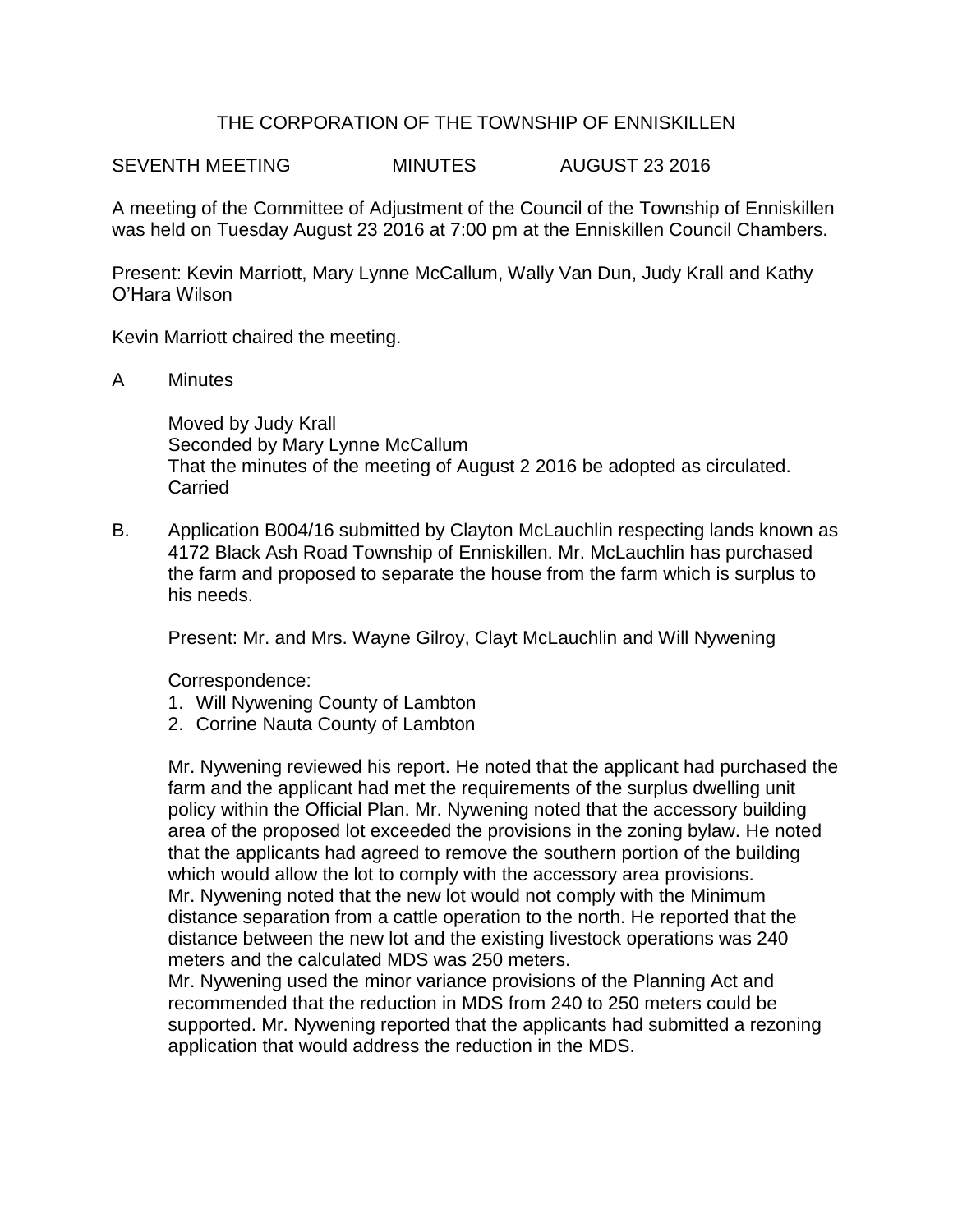## SEVENTH MEETING 2 AUGUST 23 2016

Wayne Gilroy questioned whether the zoning on the property could be changed in the future to permit the construction of a dwelling on the property. It was noted that an application could be submitted for rezoning of the property to permit the construction of a dwelling unit.

Mr. Nywening recommended that a series of conditions be applied to the application.

The Building Department noted that they were satisfied that no further review of the septic system was required.

The St Clair Region Conservation Authority noted that they had no objection to the proposed severance.

Moved by Mary Lynne McCallum Seconded by Judy Krall That application B004/16 be approved subject to conditions. Carried.

Conditions:

- 1. That a copy of the deed and survey in a form suitable for registration be deposited with the Secretary Treasurer.
- 2. That a fee of \$250.00 be paid to the Township of Enniskillen by cash or certified cheque.
- 3. That all conditions are to be fulfilled within one year of the notice of decision of this consent. The certificate of consent required by Section 53(42) of the Planning Act must be obtained within one year after notice of decision of this consent.
- 4. That a fee of \$75.00 be made payable to the County of Lambton for septic inspection of the lot.
- 5. That the Municipal Engineer prepare amendments to all Drainage Act reports assessing the severed lot and the retained lot for their appropriate share of future maintenance of any municipal drain. The applicants agree to the assessments.
- 6. That the retained farmland be rezoned to prohibit the construction of a dwelling unit.
- 7. That a parks dedication fee of \$1,000 be paid to the Township of Enniskillen.
- 8. That a rezoning be obtained to recognize a reduction in the minimum distance separation from the dwelling and the livestock barn on 5126 Petrolia Line.
- 9. That the southerly section of the existing detached structure be demolished and removed from the site.
- 10.That the location of the septic system be demarcated on a reference plan and a copy be provided to the Township and to the County Building Services.